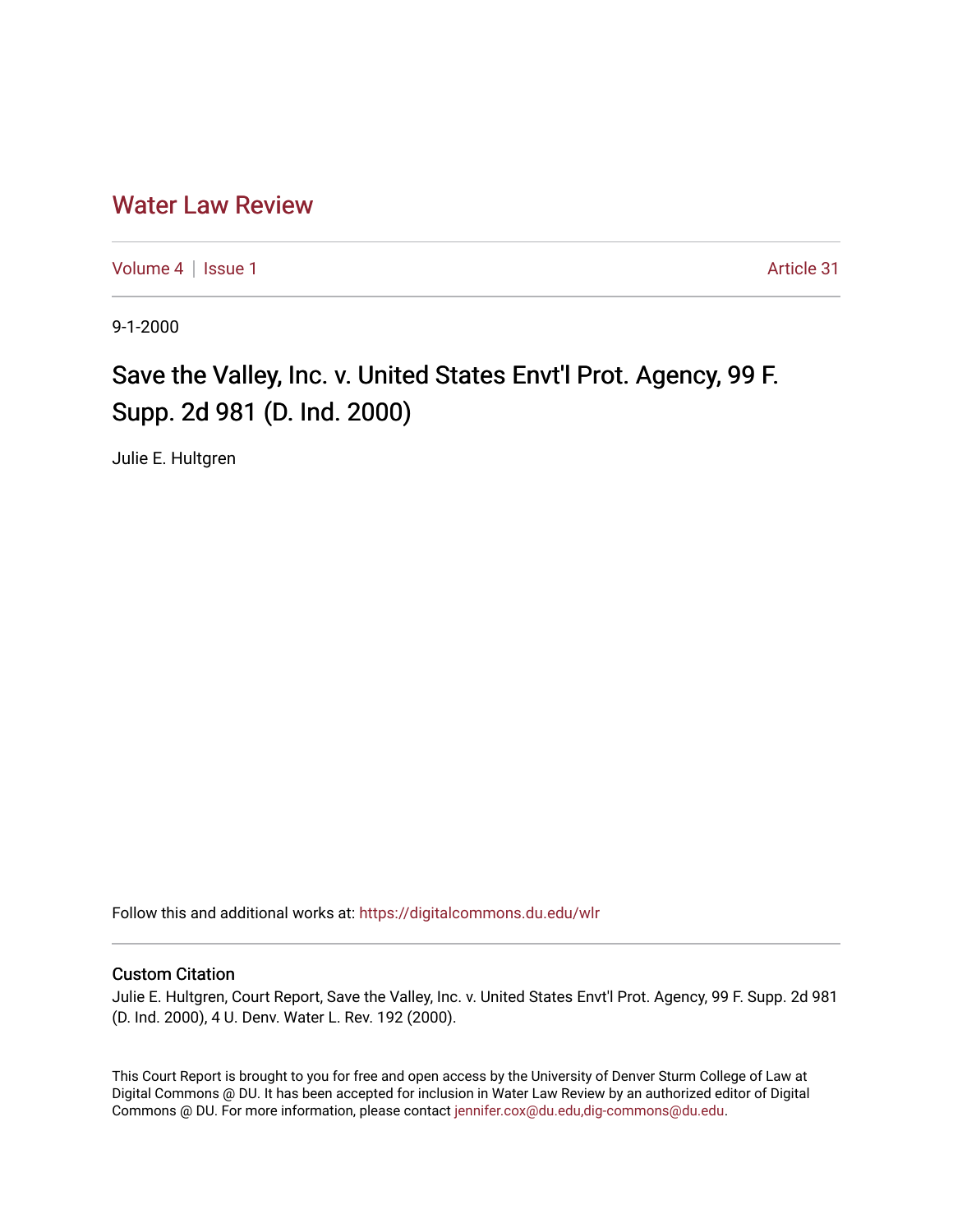the proposed project site. The court determined that because every alternative identified required similar discharges, the fact that the selected site had the most practicable characteristics justified the Corps' limited consideration of other alternatives.

Additionally, the court noted that when an EA confirms the nonsignificance of impacts of a proposed project, federal regulations do not require the Corps to discuss alternatives if there are no unresolved conflicts about resource use and the activity is water dependent. Thus, because the court upheld the Corps' analysis under NEPA, the CWA, and RHA, and the riverboat facility was water-dependent, and no issue as to resource conflict had been raised, the court found the Corps' alternatives analysis more than adequate.

HEC also challenged as insufficient the Corps' public interest review completed prior to issuance of the permits. The court noted that plaintiffs hold the burden of proving an agency abused its discretion in the performance of a public interest review. Absent affirmative evidence of such an abuse of discretion, an agency's decision cannot be disturbed. Thus, in a reiteration of its reasoning earlier in the opinion, the court upheld the Corps' methodical public interest review.

Finally, HEC claimed the Corps erred in not completing an EIS for the proposed project. The court rejected the notion that a lengthy **EA** signifies an EIS is necessary. Instead, the court pointed to the Corps' findings that reflect an "awareness and acknowledgment" of the comments and concerns of other agencies through the consultation process. The court found the Corps took a "hard look" at the impacts of the proposed project, but nonetheless rationally disagreed with the other agencies. Having based its FONSI on a rational, complete analysis in the EA, the Corps' was not obligated to prepare an EIS. Thus, the court granted summary judgment in favor of the Corps.

#### *Lucinda Henriksen*

**Save the Valley, Inc. v. United** States Envt'I Prot. Agency, **99 F. Supp. 2d 981 (D.** Ind. 2000) (holding the Clean Water Act imposed a mandatory duty upon the Environmental Protection Agency Administrator to notify Indiana of problems with the State's National Pollutant Discharge Elimination System **("NPDES")** program and to assume enforcement of **NPDES** permits upon the State's failure to remedy the problems).

Save the Valley, Inc. ("Save the Valley") filed for injunctive relief against the Environmental Protection Agency **("EPA")** under the citizen suit provision of the Clean Water Act ("CWA") and the Federal Mandamus Statute. Save the Valley alleged that Indiana violated the CWA by failing to require industrial hog farms (confined or